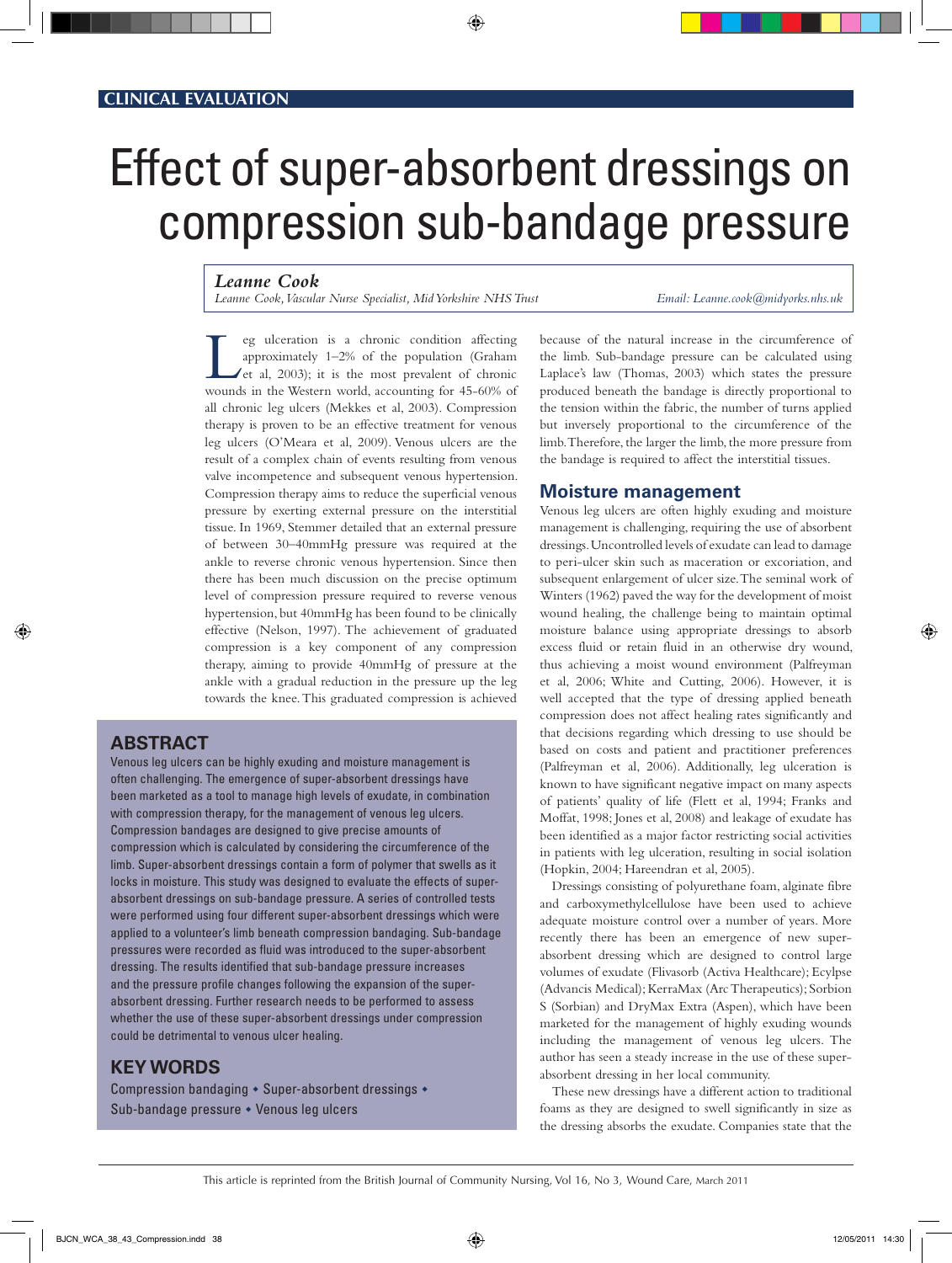products are safe to use under compression (Activa, 2010; Advancis Medical, 2010; H&R Healthcare, 2010), however, there is little evidence available to assess the effects of these dressings on sub-bandage pressure.

Arc Therapeutics (2010) claim KerraMax can be used in the management of venous leg ulcers under mild to moderate compression, however, they do not clarify whether the use is recommended under full compression. Interestingly Arc provide no rationale as to why KerraMax is not advocated under full strength compression. In order to explore whether significant increase in dressing size, especially owing to the width of dressing increasing when in contact with exudates, would alter sub-bandage pressure; a small scale study was designed aiming to evaluate the effects of the new generation of super-absorbent dressings on sub-bandage pressures.

#### **Methods**

An evaluation of four super-absorbent dressing was undertaken; Flivasorb, Sorbion S, KerraMax and Eclypse. All of these dressings contain polymers which expand as exudate is absorbed. All dressings chosen were 20cm x 30cm in size.

A series of controlled tests to measure any effects on the sub-bandage pressure were undertaken. Pressure measurement pads were applied to the medial aspect of a volunteer's leg at the level of the ankle (2cm above malleoli), mid-calf (19cm higher), and just below the level of the knee. The pads were secured in place to ensure consistency between tests. The left leg of a healthy volunteer was used in all experiments, ankle circumference was 24cm and calf circumference was 41cm. The Kikuhime monitor was selected to measure sub-bandage pressure and this was calibrated prior to testing. An experienced practitioner applied all the compression bandages within this test, a mixture of 4-layer and 2-layer bandages were used, which are all designed to apply 40mmHg pressure at the ankle gradually reducing to 20mmHg just below the level of the knee. All bandages were applied in a standard fashion as recommended by the supplier. Each hyper-absorbent dressing was applied to the lateral aspect of the limb; this was to ascertain whether the increase in the size of the dressing caused by fluid affected the general sub-bandage pressure, not just pressure directly below the dressing. Below the dressing a pipe was placed to allow later introduction of fluid. Over this, compression bandaging was applied. Prior to application of any fluid sub-bandage pressure were measured and the initial subbandage pressures were recorded. Water was then applied via the tube at a rate of 10ml per minute, to allow time for the dressing to absorb, sub-bandage pressures were recorded at one minute intervals for duration of 5 minutes. A total of 200ml were delivered over the 5-minute period for each dressing. From these measurements an average pressure increase was calculated. All measurements were taken with the volunteer standing. The test was repeated three times for each dressing to gain a mean pressure

increase. There was evidence of fluid strikethrough in the 4-layer bandages with all of the dressing but on removal of the 4-layer bandages each of the absorbent dressing were found to be fully saturated.

#### **Results**

⊕

The results identified that sub-bandage pressures altered following expansion of the super-absorbent dressing under compression therapy in this small scale evaluation. *Figure 1* displays the mean percentage increase in sub-bandage pressure using 4-layer compression; *Figure 2* displays the mean percentage increase in sub-bandage pressure using 2-layer compression.

Results ranged from a 2.5% increase in sub-bandage pressure with Eclypse to a 21.8% increase in subbandage pressure with Flivasorb when used under 4-layer compression (*Figure 1*). Similar increases were seen when using 2-layer compression systems (*Figure 2*) ranging from a 0% increase with Eclypse to 24% with Flivasorb. Flivasorb affected sub-bandage pressures the most in both groups followed by Sorbion and KerraMax. Eclypse dressings had little effect on sub-bandage pressure with a 2.5% increase being seen with the 4-layer bandage and no effect under a 2-layer bandage kit.

*Figure 3* displays the percentage change under a 4-layer bandage at the level of the ankle, mid-calf and just below the knee on standing.

The increase in pressure varied at the points of measurement, the greatest difference was seen at the level of the ankle raising 38% with the use of Flivasorb, 23% with Sorbian S, 8% with KerraMax and 2% with Eclypse.

*Figure 4* represents the percentage increase in pressure with the use of super-absorbent dressings in combination with 2-layer bandage systems. The greatest percentage differences were seen at the mid-calf level. This raises the possibility that super-absorbent dressings can alter the pressure profile with possibility of causing reversed compression.

#### **Discussion**

There has been information published on the effects of compression on a dressing's performance (Thomas, Fram and Phillips, 2007) with Steinlechner, Rohrer and Abel (2008) suggesting that the polymer network structure retains liquids permanently inside the dressing and hardly releases them, even under compression, however, there is little information on the effect of the dressing on the compression profile. The four super-absorbent dressings chosen for this study are widely available to practitioners both within the UK and the international market and are marketed for the management of highly exuding venous leg ulcers with each company promoting that the dressings are suitable to be used under compression therapy

Results from this evaluation suggest that Eclypse had the least effect on sub-bandage pressures when polymers in the dressing expanded. The largest increase in subbandage pressure was seen when using Flivasorb which increased sub-bandage pressure by 38%. More rigorous

This article is reprinted from the British Journal of Community Nursing, Vol 16, No 3, Wound Care, March 2011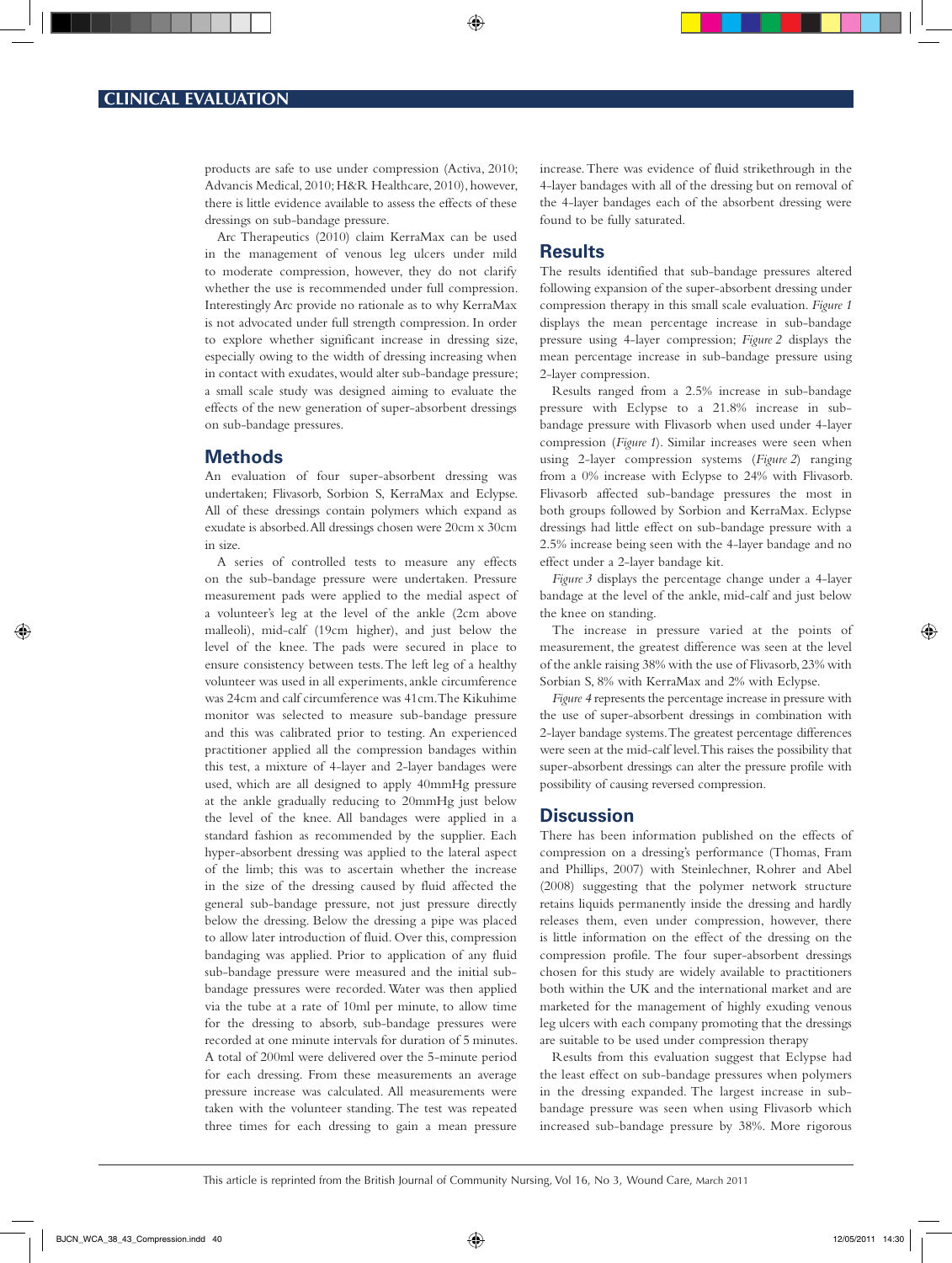

◈

*Figure 1. The mean percentage increase in sub-bandage pressure using 4-layer compression*





studies are required to clarify these results. Furthermore, there needs to be research undertaken to explore if an increase in sub-bandage pressures does impact on the effectiveness of compression. The alteration of the subbandage pressure profile could have detrimental effects on ulcer healing, for example, causing a 'tourniquet' effect which may cause patient discomfort and bandage intolerance leading to poor patient compliance with compression therapy.

The results demonstrated that sub-bandage pressures are

altered in the use of super-absorbent dressing but more research needs to be performed to see if these results are repeatable and to assess further the effects of altered compression profiles on wound healing.

# **Limitations**

There are a number of limitations of this small evaluation including the reliability of sub-bandage pressure monitors. The efficacy of pressure monitors depends on a large number of intrinsic factors such as shape of limb, posture

This article is reprinted from the British Journal of Community Nursing, Vol 16, No 3, Wound Care, March 2011

◈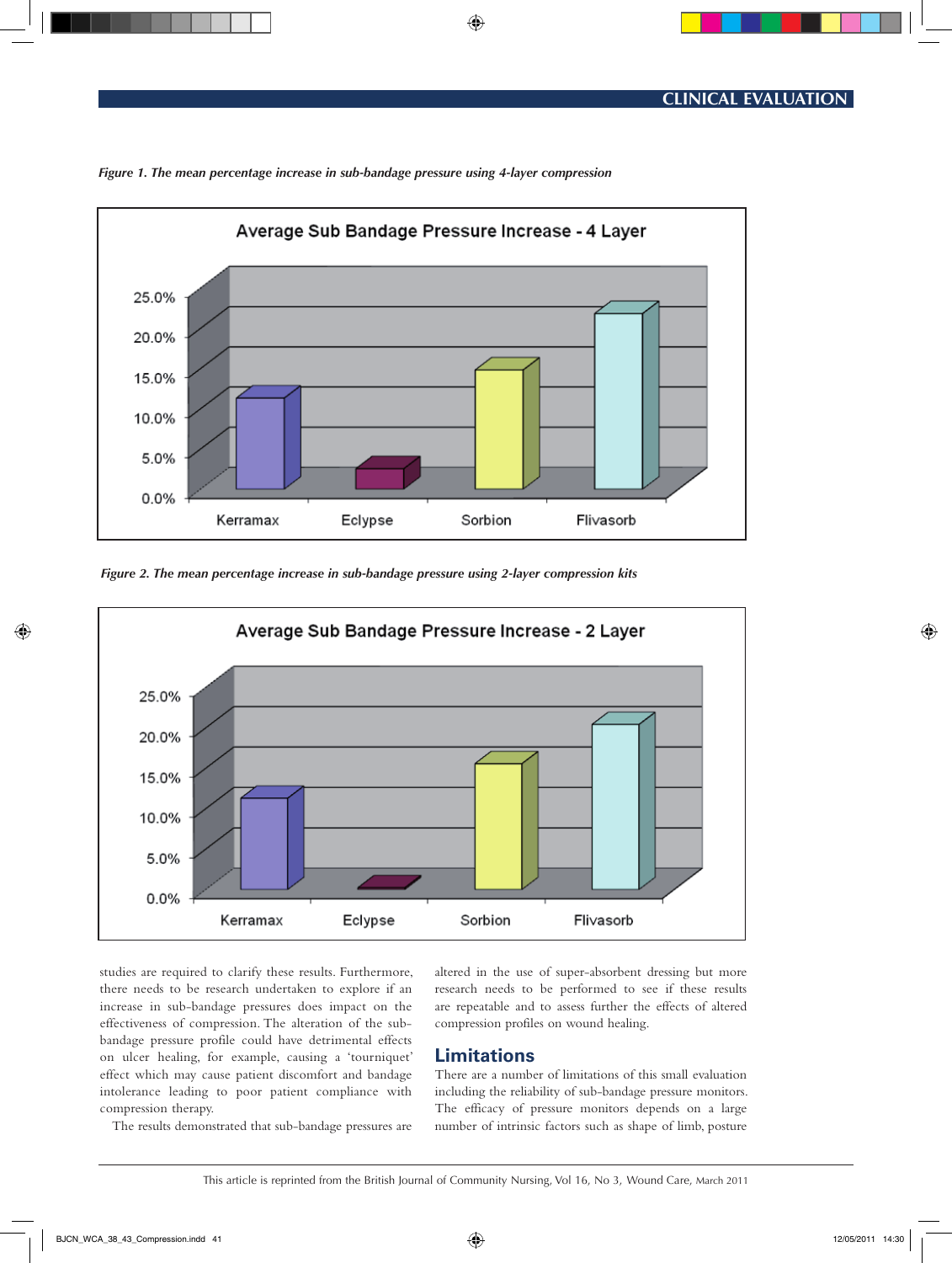

*Figure 3. The percentage change under a 4-layer bandage at the level of the ankle, mid-calf and just below the knee on standing*

◈





and extrinsic factors such as room temperature, calibration, application, surface and moisture (Barbenel, Sockalingham and Queen, 1990). Many other factors can also influence the pressures obtained, for example, type of bandage, experience of bandagers and patient characteristics. This study was designed to minimize the number of variables by using the same practitioner, the same limb and the same measuring device. It is also important to remember that interface pressure measurements only supply information on one aspect of the surface (O'Dea and Barnett, 1999)

and provide no information on the changes this pressure causes in the body tissues.

In clinical situations, when treating heavily-exuding venous leg ulcers, it may be appropriate to consider the effects of an expanding absorbent dressing on the overall compression profile. Despite the poor scientific rigour to this evaluation it does raise concern that some of the super-absorbent dressings can significantly increase compression sub-bandage pressure and further research needs to be performed before companies can claim that

This article is reprinted from the British Journal of Community Nursing, Vol 16, No 3, Wound Care, March 2011

◈